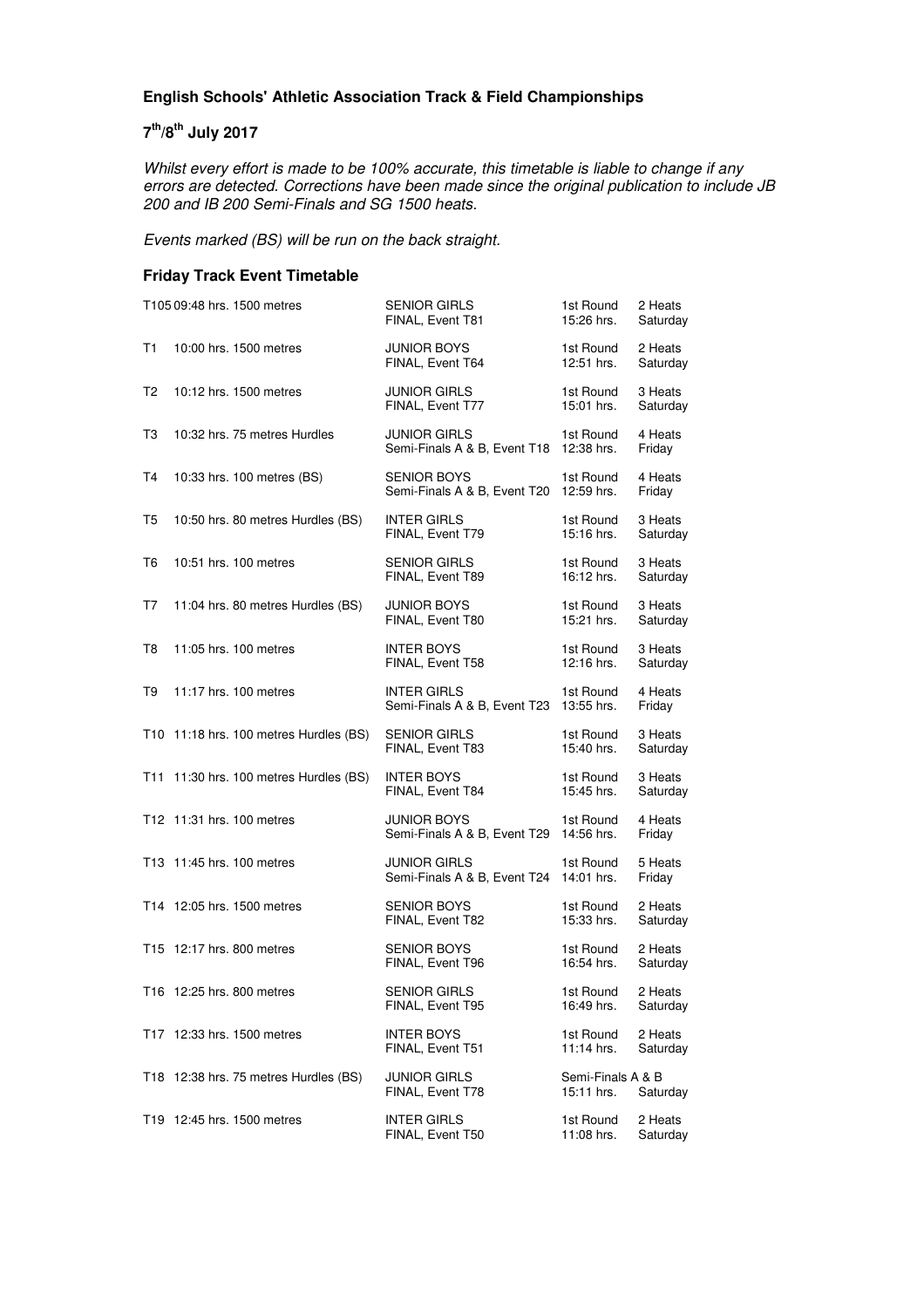| T20 12:59 hrs. 100 metres         | <b>SENIOR BOYS</b><br>FINAL, Event T90                        | Semi-Finals A & B<br>16:17 hrs. | Saturday            |
|-----------------------------------|---------------------------------------------------------------|---------------------------------|---------------------|
| T21 13:11 hrs. 200 metres         | <b>INTER BOYS</b><br>Semi-Finals A & B, Event T104 10:26 hrs. | 1st Round                       | 5 Heats<br>Saturday |
| T22 13:32 hrs. 200 metres         | <b>INTER GIRLS</b><br>FINAL, Event T72                        | 1st Round<br>14:28 hrs.         | 3 Heats<br>Saturday |
| T103 13:42 hrs. 200 metres        | <b>JUNIOR BOYS</b><br>Semi-Finals A & B, Event T45 10:16 hrs. | 1st Round                       | 5 Heats<br>Saturday |
| T23 13:55 hrs. 100 metres         | <b>INTER GIRLS</b><br>FINAL, Event T57                        | Semi-Finals A & B<br>12:10 hrs. | Saturday            |
| T24 14:01 hrs. 100 metres         | <b>JUNIOR GIRLS</b><br>FINAL, Event T59                       | Semi-Finals A & B<br>12:22 hrs. | Saturday            |
| T25 14:06 hrs. 300 metres         | <b>INTER GIRLS</b><br>FINAL, Event T55                        | 1st Round<br>11:50 hrs.         | 3 Heats<br>Saturday |
| T26 14:18 hrs. 300 metres         | <b>JUNIOR BOYS</b><br>FINAL, Event T91                        | 1st Round<br>16:22 hrs.         | 3 Heats<br>Saturday |
| T27 14:32 hrs. 400 metres         | <b>INTER BOYS</b><br>FINAL, Event T63                         | 1st Round<br>12:46 hrs.         | 3 Heats<br>Saturday |
| T28 14:44 hrs. 400 metres         | <b>SENIOR BOYS</b><br>FINAL, Event T62                        | 1st Round<br>12:40 hrs.         | 2 Heats<br>Saturday |
| T29 14:56 hrs. 100 metres         | <b>JUNIOR BOYS</b><br>FINAL, Event T60                        | Semi-Finals A & B<br>12:28 hrs. | Saturday            |
| T30 15:09 hrs. 300 metres Hurdles | <b>INTER GIRLS</b><br>FINAL, Event T68                        | 1st Round<br>14:00 hrs.         | 3 Heats<br>Saturday |
| T31 15:24 hrs. 400 metres Hurdles | <b>SENIOR GIRLS</b><br>FINAL, Event T69                       | 1st Round<br>14:08 hrs.         | 3 Heats<br>Saturday |
| T32 15:39 hrs. 400 metres Hurdles | <b>INTER BOYS</b><br>FINAL, Event T70                         | 1st Round<br>14:15 hrs.         | 2 Heats<br>Saturday |
| T33 15:49 hrs. 400 metres Hurdles | <b>SENIOR BOYS</b><br>FINAL, Event T71                        | 1st Round<br>14:22 hrs.         | 2 Heats<br>Saturday |
| T34 15:59 hrs. 800 metres         | <b>JUNIOR BOYS</b><br>FINAL, Event T93                        | 1st Round<br>16:32 hrs.         | 4 Heats<br>Saturday |
| T35 16:15 hrs. 800 metres         | <b>JUNIOR GIRLS</b><br>FINAL, Event T92                       | 1st Round<br>16:27 hrs.         | 3 Heats<br>Saturday |
| T36 16:27 hrs. 800 metres         | <b>INTER GIRLS</b><br>FINAL, Event T48                        | 1st Round<br>11:00 hrs.         | 3 Heats<br>Saturday |
| T37 16:39 hrs. 800 metres         | <b>INTER BOYS</b><br>FINAL, Event T49                         | 1st Round<br>11:04 hrs.         | 4 Heats<br>Saturday |
| T38 16:55 hrs. 400 metres         | <b>SENIOR GIRLS</b><br>FINAL, Event T61                       | 1st Round<br>12:34 hrs.         | 4 Heats<br>Saturday |
| T39 17:11 hrs. 4x100 metres Relay | <b>JUNIOR GIRLS</b><br>FINAL, Event T97                       | 1st Round<br>16:59 hrs.         | 3 Heats<br>Saturday |
| T40 17:26 hrs. 4x100 metres Relay | JUNIOR BOYS<br>FINAL, Event T98                               | 1st Round<br>17:03 hrs.         | 3 Heats<br>Saturday |
| T41 17:41 hrs. 4x100 metres Relay | <b>INTER BOYS</b><br>FINAL, Event T100                        | 1st Round<br>17:11 hrs.         | 3 Heats<br>Saturday |
| T42 17:56 hrs. 4x100 metres Relay | <b>INTER GIRLS</b><br>FINAL, Event T99                        | 1st Round<br>17:07 hrs.         | 4 Heats<br>Saturday |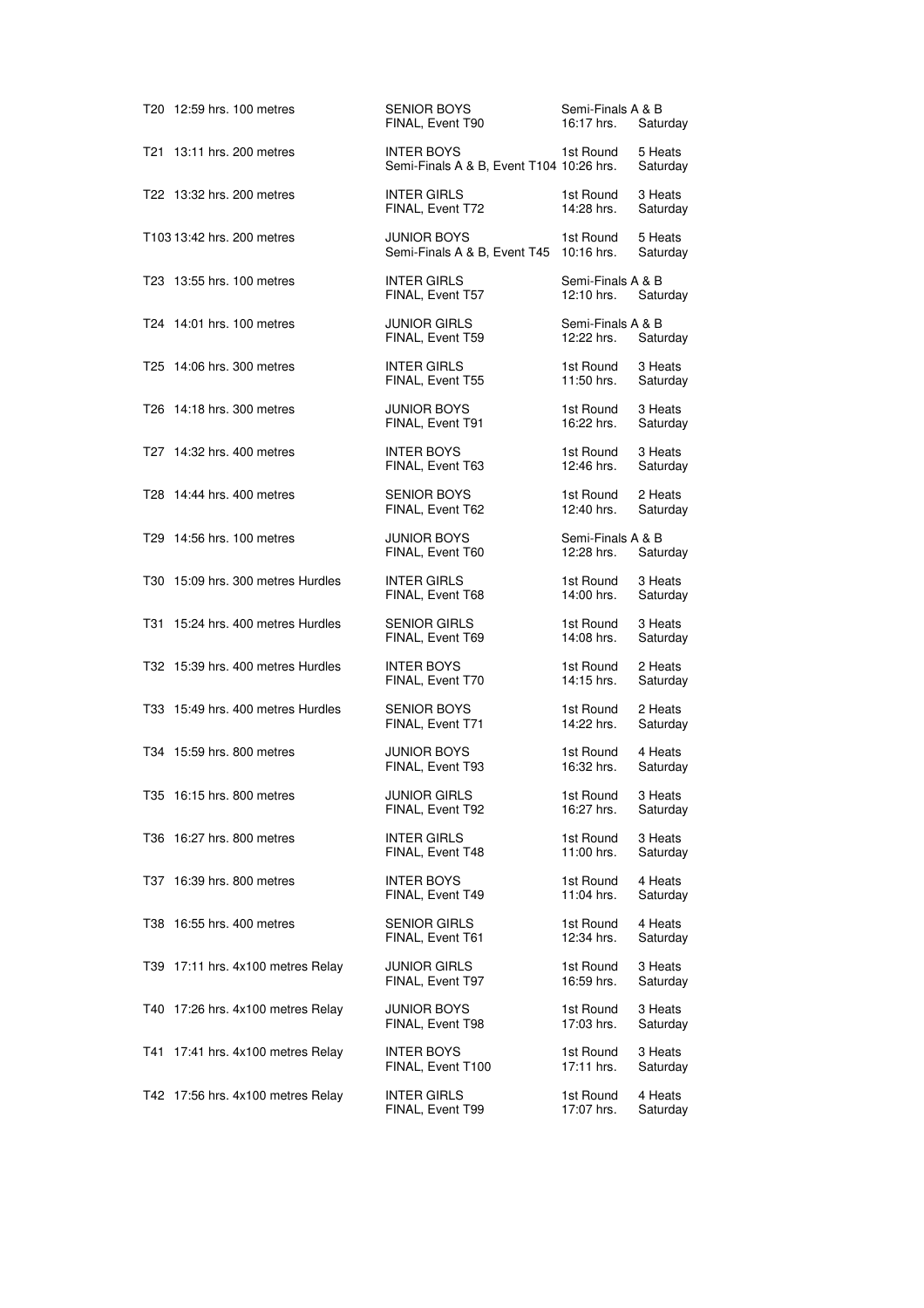# **Saturday Track Event Timetable**

|  | T43 09:50 hrs. 110 metres Hurdles                   | <b>SENIOR BOYS</b><br>FINAL, Event T85   | 1st Round<br>15:51 hrs.         | 2 Heats<br>Saturday |
|--|-----------------------------------------------------|------------------------------------------|---------------------------------|---------------------|
|  | T44 10:00 hrs. 200 metres                           | <b>JUNIOR GIRLS</b><br>FINAL, Event T86  | 1st Round<br>15:57 hrs.         | 4 Heats<br>Saturday |
|  | T45 10:16 hrs. 200 metres                           | <b>JUNIOR BOYS</b><br>FINAL, Event T87   | Semi-Finals A & B<br>16:02 hrs. | Saturday            |
|  | T104 10:26 hrs. 200 metres                          | <b>INTER BOYS</b><br>FINAL, Event T73    | Semi-Finals A & B<br>14:33 hrs. | Saturday            |
|  | T46 10:36 hrs. 200 metres                           | <b>SENIOR GIRLS</b><br>FINAL, Event T74  | 1st Round<br>14:38 hrs.         | 3 Heats<br>Saturday |
|  | T47 10:48 hrs. 200 metres                           | <b>SENIOR BOYS</b><br>FINAL, Event T88   | 1st Round<br>16:07 hrs.         | 3 Heats<br>Saturday |
|  | T48 11:00 hrs. 800 metres                           | <b>INTER GIRLS</b>                       | <b>FINAL</b>                    |                     |
|  | T49 11:04 hrs. 800 metres                           | <b>INTER BOYS</b>                        | <b>FINAL</b>                    |                     |
|  | T50 11:08 hrs. 1500 metres                          | <b>INTER GIRLS</b>                       | <b>FINAL</b>                    |                     |
|  | T51 11:14 hrs. 1500 metres                          | <b>INTER BOYS</b>                        | <b>FINAL</b>                    |                     |
|  | T52 11:20 hrs. 1500 metres Steeplechase INTER BOYS  |                                          | <b>FINAL</b>                    |                     |
|  | T53 11:28 hrs. 3000 metres                          | <b>INTER GIRLS</b>                       | <b>FINAL</b>                    |                     |
|  | T54 11:40 hrs. 2000 metres Steeplechase SENIOR BOYS |                                          | <b>FINAL</b>                    |                     |
|  | T55 11:50 hrs. 300 metres                           | <b>INTER GIRLS</b>                       | <b>FINAL</b>                    |                     |
|  | T56 11:56 hrs. 3000 metres                          | <b>SENIOR GIRLS</b>                      | <b>FINAL</b>                    |                     |
|  | T57 12:10 hrs. 100 metres                           | <b>INTER GIRLS</b>                       | <b>FINAL</b>                    |                     |
|  | T58 12:16 hrs. 100 metres                           | <b>INTER BOYS</b>                        | <b>FINAL</b>                    |                     |
|  | T59 12:22 hrs. 100 metres                           | <b>JUNIOR GIRLS</b>                      | <b>FINAL</b>                    |                     |
|  | T60 12:28 hrs. 100 metres                           | <b>JUNIOR BOYS</b>                       | <b>FINAL</b>                    |                     |
|  | T61 12:34 hrs. 400 metres                           | <b>SENIOR GIRLS</b>                      | <b>FINAL</b>                    |                     |
|  | T62 12:40 hrs. 400 metres                           | <b>SENIOR BOYS</b>                       | <b>FINAL</b>                    |                     |
|  | T63 12:46 hrs. 400 metres                           | <b>INTER BOYS</b>                        | <b>FINAL</b>                    |                     |
|  | T64 12:51 hrs. 1500 metres                          | <b>JUNIOR BOYS</b>                       | <b>FINAL</b>                    |                     |
|  | T65 12:57 hrs. 3000 metres                          | <b>INTER BOYS</b>                        | <b>FINAL</b>                    |                     |
|  | T66 13:09 hrs. 4x100 metres Relay                   | <b>SENIOR GIRLS</b><br>FINAL, Event T101 | 1st Round<br>17:15 hrs.         | 2 Heats<br>Saturday |
|  | T67 13:19 hrs. 4x100 metres Relay                   | <b>SENIOR BOYS</b><br>FINAL, Event T102  | 1st Round<br>17:19 hrs.         | 2 Heats<br>Saturday |
|  | T68 14:00 hrs. 300 metres Hurdles                   | <b>INTER GIRLS</b>                       | <b>FINAL</b>                    |                     |
|  | T69 14:08 hrs. 400 metres Hurdles                   | <b>SENIOR GIRLS</b>                      | <b>FINAL</b>                    |                     |
|  | T70 14:15 hrs. 400 metres Hurdles                   | <b>INTER BOYS</b>                        | <b>FINAL</b>                    |                     |
|  | T71 14:22 hrs. 400 metres Hurdles                   | <b>SENIOR BOYS</b>                       | <b>FINAL</b>                    |                     |
|  | T72 14:28 hrs. 200 metres                           | <b>INTER GIRLS</b>                       | <b>FINAL</b>                    |                     |
|  | T73 14:33 hrs. 200 metres                           | <b>INTER BOYS</b>                        | <b>FINAL</b>                    |                     |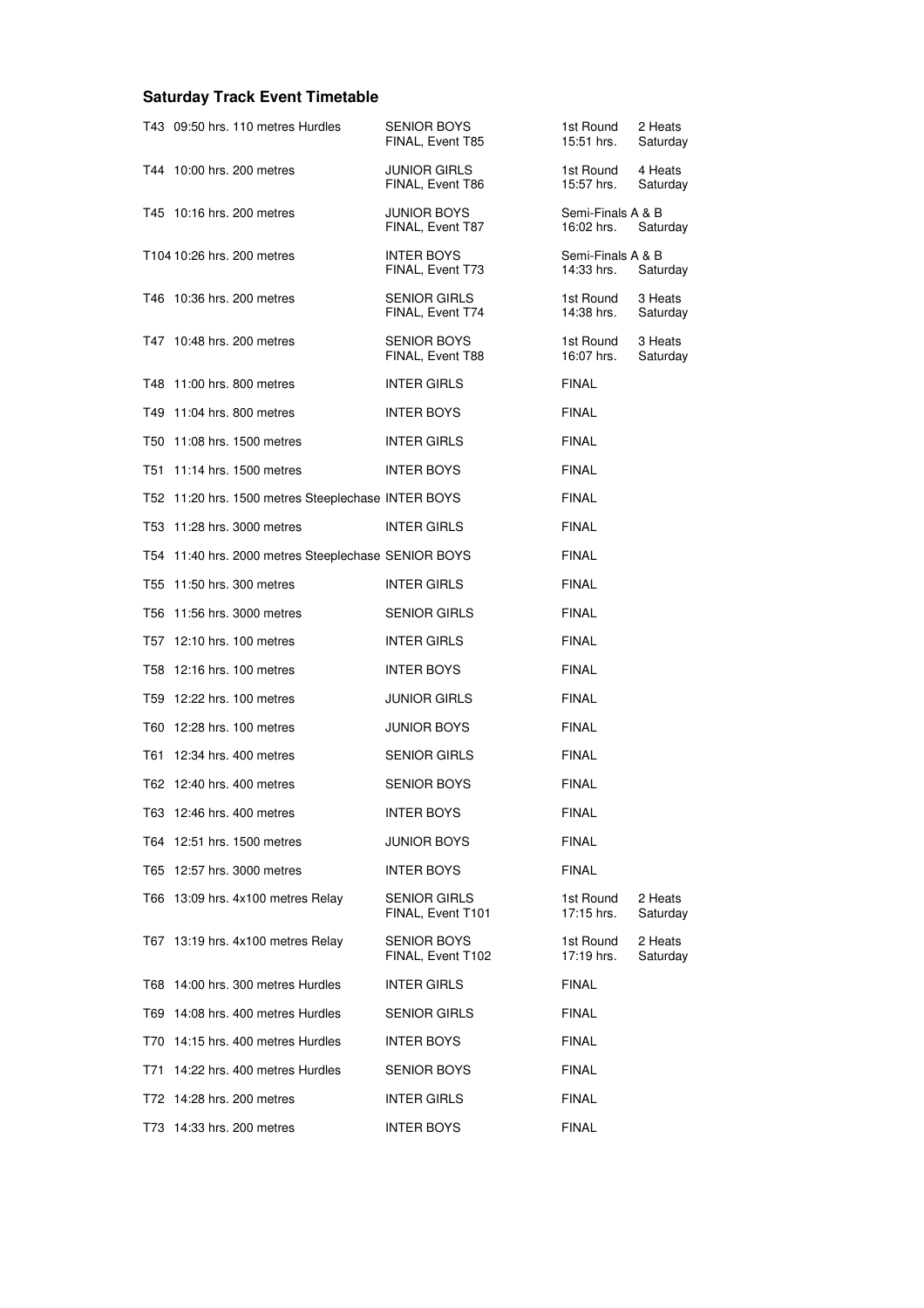| T74 14:38 hrs. 200 metres                            | <b>SENIOR GIRLS</b>                   | <b>FINAL</b>                                |
|------------------------------------------------------|---------------------------------------|---------------------------------------------|
| T75 14:43 hrs. 1500 metres Steeplechase INTER GIRLS  |                                       | <b>FINAL</b>                                |
| T76 14:53 hrs. 1500 metres Steeplechase SENIOR GIRLS |                                       | <b>FINAL</b>                                |
| T77 15:01 hrs. 1500 metres                           | JUNIOR GIRLS                          | <b>FINAL</b>                                |
| T78 15:11 hrs. 75 metres Hurdles                     | <b>JUNIOR GIRLS</b>                   | <b>FINAL</b>                                |
| T79 15:16 hrs. 80 metres Hurdles                     | INTER GIRLS                           | <b>FINAL</b>                                |
| T80 15:21 hrs. 80 metres Hurdles                     | JUNIOR BOYS                           | <b>FINAL</b>                                |
| T81 15:26 hrs. 1500 metres                           | SENIOR GIRLS                          | <b>FINAL</b>                                |
| T82 15:33 hrs. 1500 metres                           | SENIOR BOYS                           | <b>FINAL</b>                                |
| T83 15:40 hrs. 100 metres Hurdles                    | SENIOR GIRLS                          | <b>FINAL</b>                                |
| T84 15:45 hrs. 100 metres Hurdles                    | INTER BOYS                            | <b>FINAL</b>                                |
| T85 15:51 hrs. 110 metres Hurdles                    | SENIOR BOYS                           | <b>FINAL</b>                                |
| T86 15:57 hrs. 200 metres                            | JUNIOR GIRLS                          | FINAL                                       |
| T87 16:02 hrs. 200 metres                            | JUNIOR BOYS                           | <b>FINAL</b>                                |
| T88 16:07 hrs. 200 metres                            | SENIOR BOYS                           | <b>FINAL</b>                                |
| T89 16:12 hrs. 100 metres                            | SENIOR GIRLS                          | <b>FINAL</b>                                |
| T90 16:17 hrs. 100 metres                            | SENIOR BOYS                           | <b>FINAL</b>                                |
| T91 16:22 hrs. 300 metres                            | JUNIOR BOYS                           | <b>FINAL</b>                                |
| T92 16:27 hrs. 800 metres                            | JUNIOR GIRLS                          | <b>FINAL</b>                                |
| T93 16:32 hrs. 800 metres                            | JUNIOR BOYS                           | <b>FINAL</b>                                |
| T94 16:37 hrs. 3000 metres                           | SENIOR BOYS                           | <b>FINAL</b>                                |
| T95 16:49 hrs. 800 metres                            | SENIOR GIRLS                          | <b>FINAL</b>                                |
| T96 16:54 hrs. 800 metres                            | SENIOR BOYS                           | <b>FINAL</b>                                |
| T97 16:59 hrs. 4x100 metres Relay                    | JUNIOR GIRLS                          | <b>FINAL</b>                                |
| T98 17:03 hrs. 4x100 metres Relay                    | <b>JUNIOR BOYS</b>                    | FINAL                                       |
| T99 17:07 hrs. 4x100 metres Relay                    | <b>INTER GIRLS</b>                    | <b>FINAL</b>                                |
| T100 17:11 hrs. 4x100 metres Relay                   | <b>INTER BOYS</b>                     | <b>FINAL</b>                                |
| T101 17:15 hrs. 4x100 metres Relay                   | SENIOR GIRLS                          | <b>FINAL</b>                                |
| T102 17:19 hrs. 4x100 metres Relay                   | SENIOR BOYS                           | <b>FINAL</b>                                |
| T104 10:26 hrs. 200 metres                           | <b>INTER BOYS</b><br>FINAL, Event T73 | Semi-Finals A & B<br>14:33 hrs.<br>Saturday |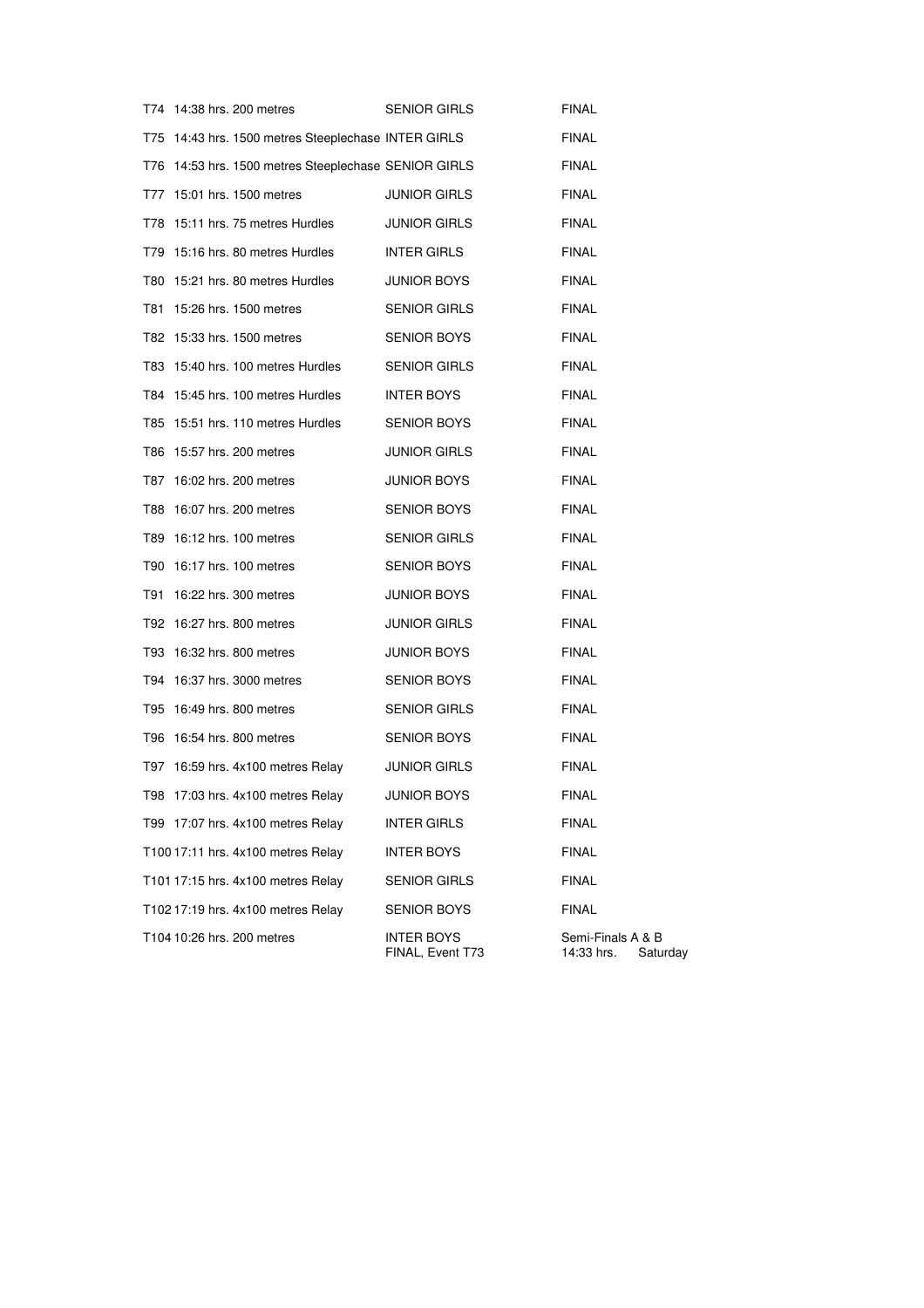# **Friday Field Event Timetable**

| F <sub>1</sub> | 10:00 hrs. Javelin (J2)            | <b>INTER BOYS</b>                                                                                         | <b>FINAL</b> |
|----------------|------------------------------------|-----------------------------------------------------------------------------------------------------------|--------------|
| F <sub>2</sub> | 10:00 hrs. Shot (SHOT)             | <b>INTER GIRLS</b>                                                                                        | <b>FINAL</b> |
| F3             | 10:00 hrs. High Jump (HJ)          | <b>JUNIOR BOYS</b>                                                                                        | <b>FINAL</b> |
| F <sub>4</sub> | 10:00 hrs. Discus (D1)             | <b>JUNIOR GIRLS</b>                                                                                       | <b>FINAL</b> |
| F5             | 10:00 hrs. Long Jump (PITS1&2)     | JUNIOR GIRLS                                                                                              | Pools A & B  |
| F6             | 10:00/11:15 hrs. Hammer (H2)       | FINAL, Event F24, Friday 16:00 hrs. PIT1<br><b>SENIOR GIRLS</b><br>FINAL, Event F27, Friday 16:15 hrs. H1 | Pools A & B  |
| F7             | 10:15 hrs. Pole Vault (PV)         | <b>SENIOR BOYS</b>                                                                                        | <b>FINAL</b> |
| F8             | 11:30 hrs. Triple Jump (PIT2)      | <b>JUNIOR BOYS</b>                                                                                        | <b>FINAL</b> |
| F9             | 11:30 hrs. Long Jump (PIT1)        | <b>SENIOR BOYS</b>                                                                                        | <b>FINAL</b> |
|                | F10 12:00 hrs. Discus (D1)         | <b>INTER GIRLS</b>                                                                                        | <b>FINAL</b> |
| F11            | 12:00 hrs. Shot (SHOT)             | <b>JUNIOR BOYS</b>                                                                                        | <b>FINAL</b> |
|                | F12 12:00 hrs. Javelin (J2)        | <b>JUNIOR GIRLS</b>                                                                                       | <b>FINAL</b> |
|                | F13 12:30 hrs. Pole Vault (PV)     | <b>INTER BOYS</b>                                                                                         | <b>FINAL</b> |
|                | F14 12:30 hrs. Discus (D2)         | <b>SENIOR GIRLS</b>                                                                                       | <b>FINAL</b> |
|                | F15 12:45 hrs. High Jump (HJ)      | <b>INTER BOYS</b>                                                                                         | <b>FINAL</b> |
|                | F16 13:15 hrs. Triple Jump (PIT2)  | <b>SENIOR GIRLS</b>                                                                                       | <b>FINAL</b> |
|                | F17 13:30 hrs. Long Jump (PIT1)    | <b>JUNIOR BOYS</b>                                                                                        | <b>FINAL</b> |
|                | F18 14:00 hrs. Shot (SHOT)         | <b>SENIOR BOYS</b>                                                                                        | <b>FINAL</b> |
|                | F19 14:15 hrs. Javelin (JAV)       | <b>JUNIOR BOYS</b>                                                                                        | <b>FINAL</b> |
|                | F20 14:30 hrs. Hammer (H1)         | <b>INTER GIRLS</b>                                                                                        | <b>FINAL</b> |
|                | F21 14:30 hrs. Pole Vault (PV)     | <b>JUNIOR GIRLS</b>                                                                                       | <b>FINAL</b> |
|                | F22 14:45 hrs. High Jump (HJ)      | <b>INTER GIRLS</b>                                                                                        | <b>FINAL</b> |
|                | F23 15:15 hrs. Triple Jump (PIT2)  | <b>INTER BOYS</b>                                                                                         | <b>FINAL</b> |
|                | F24 16:00 hrs. Long Jump (PIT1)    | <b>JUNIOR GIRLS</b>                                                                                       | <b>FINAL</b> |
|                | F25 16:00 hrs. Shot (SHOT)         | <b>SENIOR GIRLS</b>                                                                                       | <b>FINAL</b> |
|                | F26 16:15 hrs. Discus (D2)         | <b>SENIOR BOYS</b>                                                                                        | <b>FINAL</b> |
|                | F27 16:15 hrs. Hammer (H1)         | <b>SENIOR GIRLS</b>                                                                                       | <b>FINAL</b> |
|                | F28 09:50 hrs. Long Jump (PITS1&2) | <b>INTER GIRLS</b><br>FINAL, Event F41, Saturday 14:30 hrs. PIT2                                          | Pools A & B  |